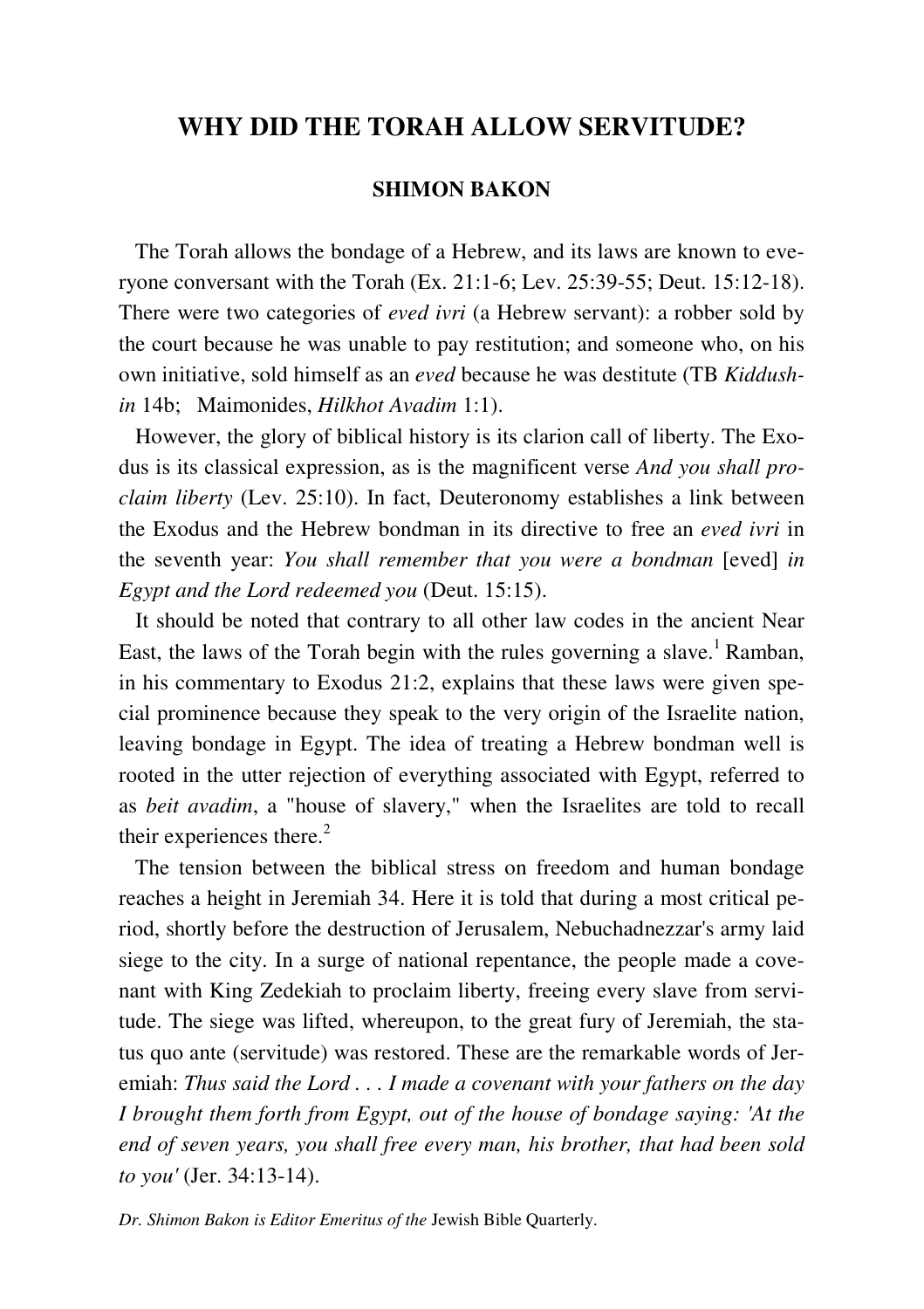Such a covenant at the Exodus from Egypt is not known to us from a particular explicit biblical passage, although, according to the Jerusalem Talmud (TJ *Rosh Ha-Shanah* 3:5), it is hinted at in a verse in Exodus: *So the Lord spoke to both Moses and Aaron in regard to the Israelites and Pharaoh king of Egypt, instructing them to deliver the Israelites from the land of Egypt* (Ex. 6:13). This is understood to refer to Hebrew slaves owned by other Israelites.<sup>3</sup> Clearly, Jeremiah tied the liberation from bondage (Egypt) with liberation of the bondman – which is certainly a declaration of the human right to freedom, divinely sanctioned.

 Basing himself on the verse, *For unto Me the children of Israel are servants* (Lev. 25:55), R. Yohanan ben Zakkai commented: "Being a servant of God, he [the bondman] could not be a servant of a servant."<sup>4</sup>

 One can infer that in the Jewish tradition, from the Pentateuch to the Prophets and later to the Talmud, servitude was looked upon with much repugnance. The question is legitimate: why was it not done away with altogether? We may consider that the biblical form of (Hebrew) servitude was offered as a solution for one who was unable to pay his debts, as an alternative to beggary or imprisonment and other historical "solutions." Servitude under biblical law was temporary, and put the debtor in a secure position, where he was taken care of, until such time as his debt was paid off. This is the attitude of R. Samson Raphael Hirsch in his commentary to Exodus 21:6. He explains that this type of servitude, for someone unable to pay restitution for a stolen object, was actually a form of rehabilitation – much more humane than imprisonment, which serves only to punish and cause grief.

 Another possible solution to this dilemma may be Rambam's insight that it was in accordance with the wisdom and plan of God that He did not abruptly discontinue certain habits which a man was used to at the time. "It is impossible to go suddenly from one extreme to the other; such is man's nature that he cannot suddenly give up everything to which he has been accustomed" (Maimonides, *Guide to the Perplexed*, The Divine Commandments, chapter 18). Thus, the ultimate goal of the biblical version of slavery was indeed to abolish it. In fact, we have no record of Hebrew bondmen in the Talmudic era, perhaps because there was no more Jubilee (yovel) after the destruction of the First Temple (TB *Arakhin* 29a). 5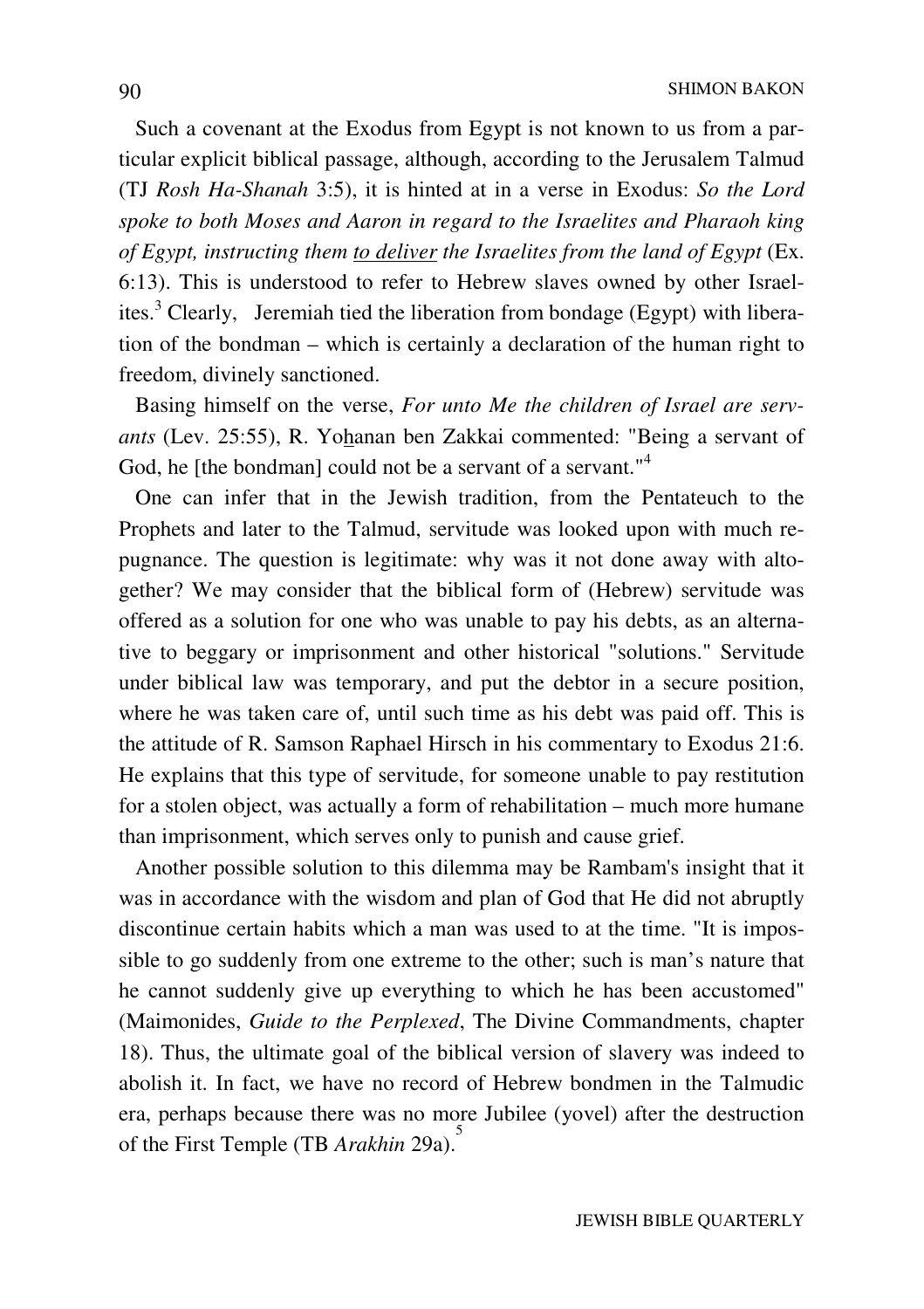### THE CANAANITE SLAVE

 In the Torah there are a few legislative references to the Canaanite slave, a gentile bought by an Israelite to serve in that capacity. *If a man smites his slave with a rod, and he dies under his hand, he* [the master] *shall be severely punished* (Ex. 21:20). According to Rashi, based on Midrash *Mekhilta*, he is subject to the death penalty. *If a man smites the eye of a slave . . . and destroys it, he shall let him go free* (Ex. 21:26). *You shall not deliver to his master a slave that fled from him to you* (Deut. 23:16).<sup>6</sup> According to TB *Gittin* 45a, this rule is understood to apply to the Canaanite slave of an Israelite who fled from outside the Land of Israel to Israel proper.

 Slavery has been practiced from antiquity down to modern times. Even U. S. President Thomas Jefferson kept slaves. The Code of Hammurabi, heralded by some scholars as a *Vorlage* (model) of Hebrew legislation, has this to say about slaves:

If a man has induced a male or a female slave from the house of a patrician or plebeian to leave the city, he shall be put to death (15). If a man has harbored in his house a male or female slave from a patrician's or plebeian's house, and has not caused the fugitive to leave on the demand of the officer over these slaves condemned to public labor, that householder shall be put to death (16).

 Indeed, it would seem that the Torah laws regarding slavery were given in protest not only against Egypt, but also against the Code of Hammurabi.

 In Athens, the cradle of Greek democracy, slavery was a thriving business. Fustel de Coulanges informs us: "Many cities were without manufactures . . . If there were manufacturers, the workmen were slaves."<sup>7</sup> The rich Athenians, contemptuous of work, had weavers, carvers, even armorers in their homes. The legal status of these workers was that of an "animated tool." In Rome, due to its many conquests, slaves were cheap commodities and regarded as chattels. Their cruel treatment led to the abortive revolt of Spartacus.

 How did non-Hebrew slaves fare in a Jewish household? We have scant but significant records. The Torah describes the curious status of Eliezer, Abraham's trusted servant, *the elder of his house that ruled over all that he had* (Gen. 24:2). Abraham, then being childless, pleads with God: *'The one in charge of my household is the Damascene Eliezer . . . one who is my steward*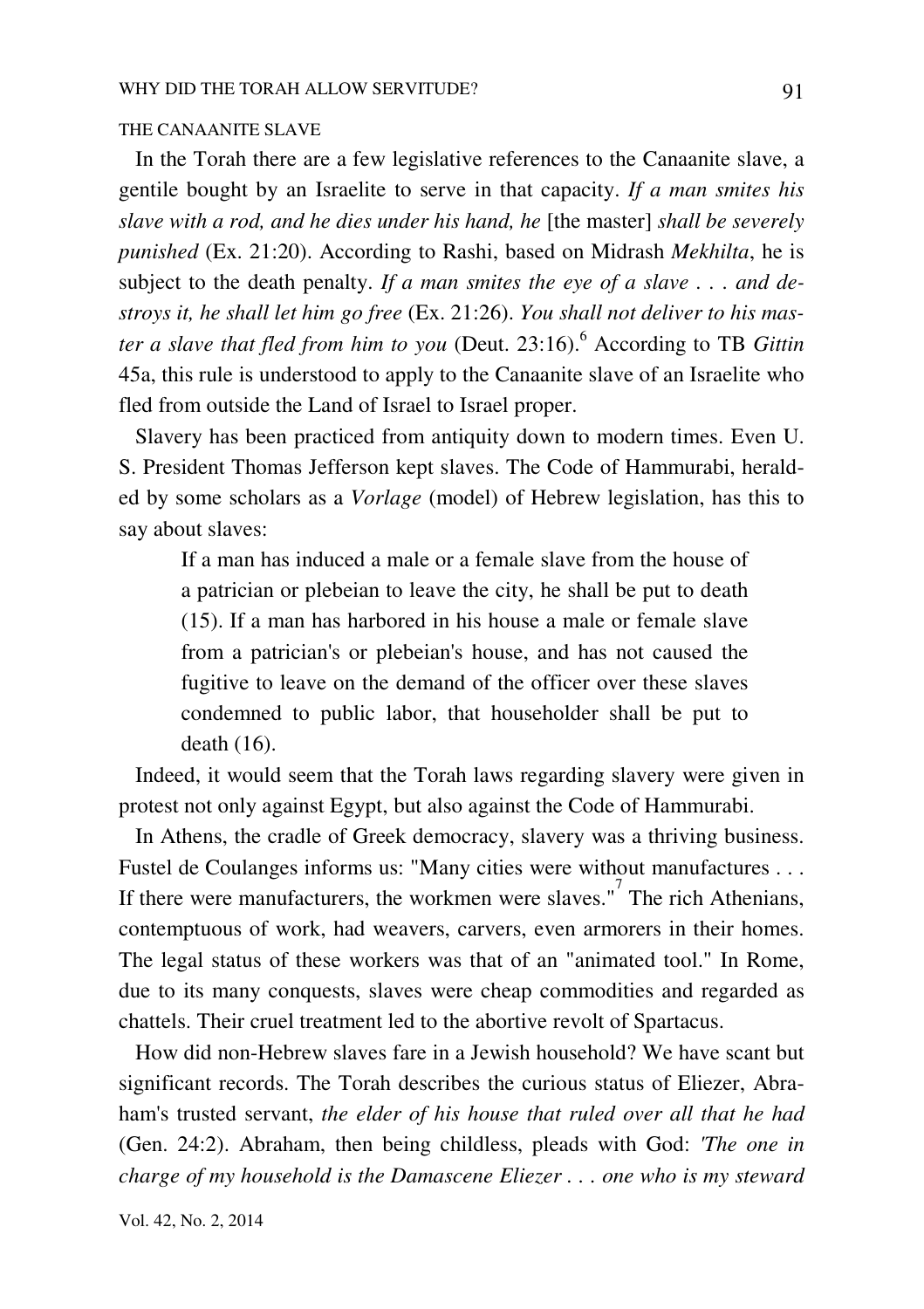*will be my heir'* (Gen. 15:2-3). This seems to indicate that Eliezer was not merely a slave, for a slave could not inherit from his master, being his master's property. Though a bondservant, he clearly enjoyed a higher status. 8

 It is significant that Maimonides, when discussing the laws pertaining to a Canaanite slave, reaches this conclusion: "The attribute of piety and the way of wisdom is for a person to be merciful and to pursue justice, not to make his slaves carry a heavy yoke, nor cause them distress. He should allow them to partake of all the food and drink he serves. This was the practice of the Sages of the first generations who would give their slaves from every dish of which they themselves would partake. And they would provide food for their animals and slaves before partaking of their own meals. And so, it is written (Psalms 123:2): *Like the eyes of slaves to the hand of their master, and like the eyes of a maid-servant to the hand of her mistress, so are our eyes to God*. Similarly, we should not embarrass a slave by our deeds or with words, for the Torah prescribed that they perform service, not that they be humiliated. Nor should one shout or vent anger upon them extensively. Instead, one should speak to them gently, and listen to their claims. This is explicitly stated with regard to the positive paths of Job, for which he was praised (Job 31:13, 15): *Have I ever shunned justice for my slave or maid-servant when they quarreled with me . . . Did not He who made me in the womb make him? And did not One form us both in the womb?* Cruelty and arrogance are found only among idol-worshiping gentiles. By contrast, the descendants of Abraham our patriarch – i.e., the Jews whom the Holy One, blessed be He, granted the goodness of the Torah and commanded to observe righteous statutes and judgments – are merciful to all" (*Hilkhot Avadim* 9:8). The indications are that treatment of slaves in Israel was, in fact, more humane than elsewhere in the ancient world.<sup>9</sup>

 In the Talmud a slave is considered a partial Jew. He undergoes circumcision and is obligated to observe all the precepts incumbent on a Jewish woman. Therefore, according to R. Shim'on ben Gamliel, a slave who is kidnapped has to be redeemed, "Just as it is a religious duty to ransom a free man, so is it a religious duty to ransom slaves" (TB *Gittin* 37b). R. Yohanan maintained that a slave who escapes from prison becomes a free man (TB *Gittin* 38a). Rabban Gamliel II had a slave named Tabi. When Tabi died, Rabban Gamliel, much to the amazement of his colleagues, accepted condo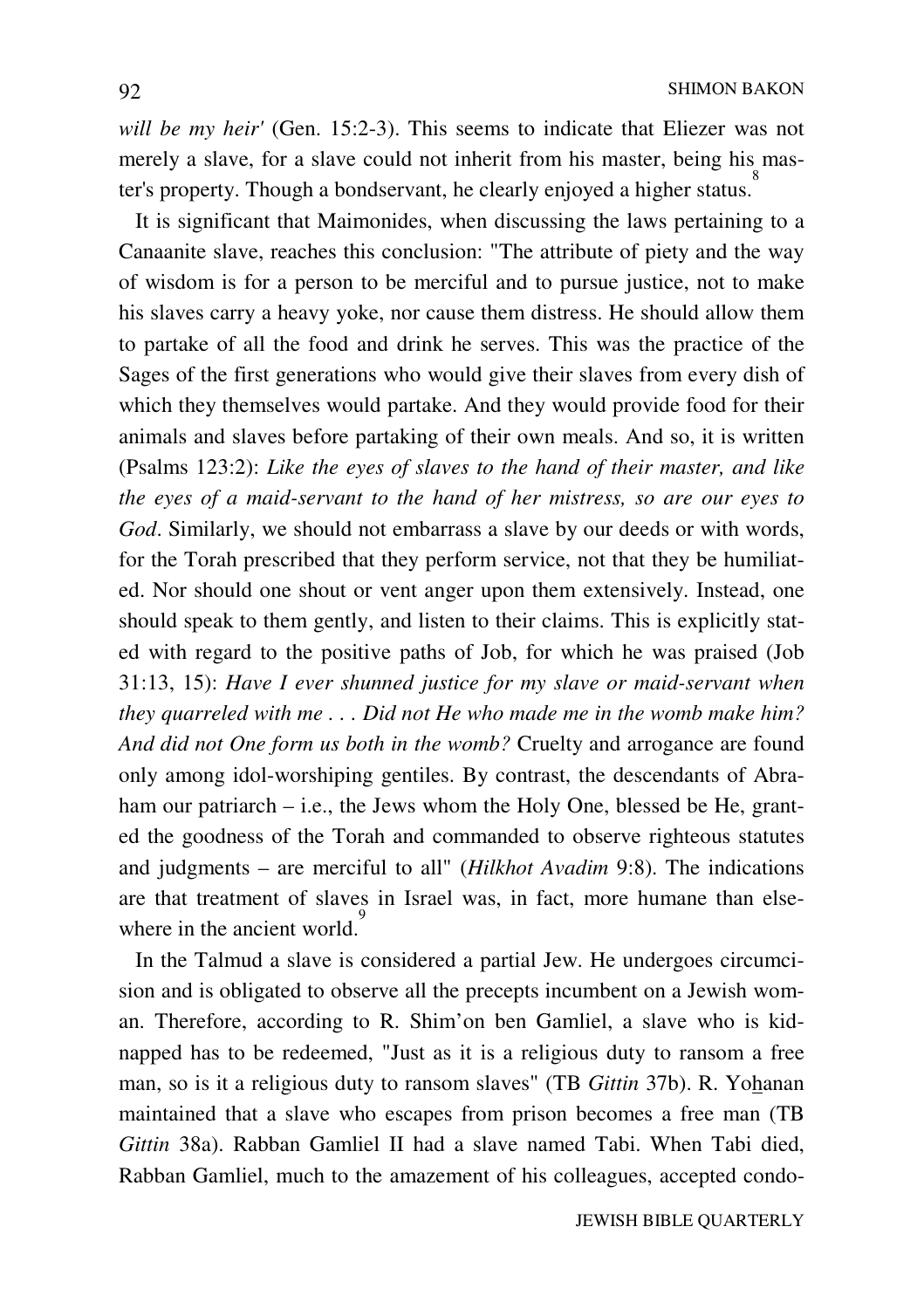lences, explaining that his slave was special (TB *Berakhot* 16b). We are told that the maidservants of R. Yehudah ha-Nasi would interpret Hebrew terms to rabbis who had forgotten their meaning (TB *Rosh Ha-Shanah* 26b). J. H. Hertz informs us that during the Hadrianic persecutions, one of the grave counts against Rabbi Eleazar ben Parta was that he had freed his slaves. 10

## SUMMARY

 Israel's experience, from slavery to freedom, had an incalculable impact on the nation's religious and ethical legislation. It also shaped the nation's character as it fought, albeit unsuccessfully, against the empires of Assyria, Babylonia, Greece, and Rome.

 The question still remains: why did the Torah permit servitude? The institution of slavery was deeply entrenched from ancient to recent times. Following the lead of Maimonides, that "it is impossible to go suddenly from one extreme to the other," the Torah promulgated certain basic rights for the slave, ensuring his decent treatment, in the hope that this unfortunate practice would eventually disappear once and for all.<sup>11</sup>

#### **NOTES**

1. By contrast, Hammurabi's code deals with slavery last (pars. 278-282): Nahum Sarna, *The JPS Torah Commentary – Exodus* (Philadelphia: Jewish Publication Society, 1991) p. 118.

2. For example, Ex. 13:3, 14.

3. See *Meshekh Hokhmah* on Exodus 6:13 and the *Korban ha-Edah* commentary to *TJ Rosh Ha-Shanah* 3.

4. See also TB *Bava Metzia* 10a.

5. However, there may be a hint, in TB *Keritut* 11a, that the *eved ivri* was still extant. The Talmud (TB *Arakhin* 29a) affirms that a *shifhah harufah* (a maidservant who is half-free and half*eved*) can be betrothed to an *eved ivri* only when the Jubilee year (*yovel*) is in effect. TB *Keritut* 11a states why those who returned under Ezra had to bring a sacrifice owing to their marriage with a *shifhah harufah*. That the *yovel* must have been in effect during part of the Second Temple era is explicit in *Tosafot* TB *Arakhin* 31b, *d"h hitkin Hillel*; and in *Tosafot* TB *Gittin* 36a, *d"h bi-zeman*.

6. See also Leviticus 25:44-46.

7. Numa Denis Fustel de Coulanges, *La Cité antique*, 1864; published in English as *The Ancient City* (Garden City, NY: Doubleday Anchor, 1956) p. 337.

8. The idea that Eliezer can inherit from Abraham may reflect the custom found in ancient Near Eastern documents where an adopted stranger may inherit the estate in return for performing filial duties toward the adoptive parents. See Nahum Sarna, *The JPS Torah Commentary – Genesis* (Philadelphia: Jewish Publication Society, 1989) p. 113.